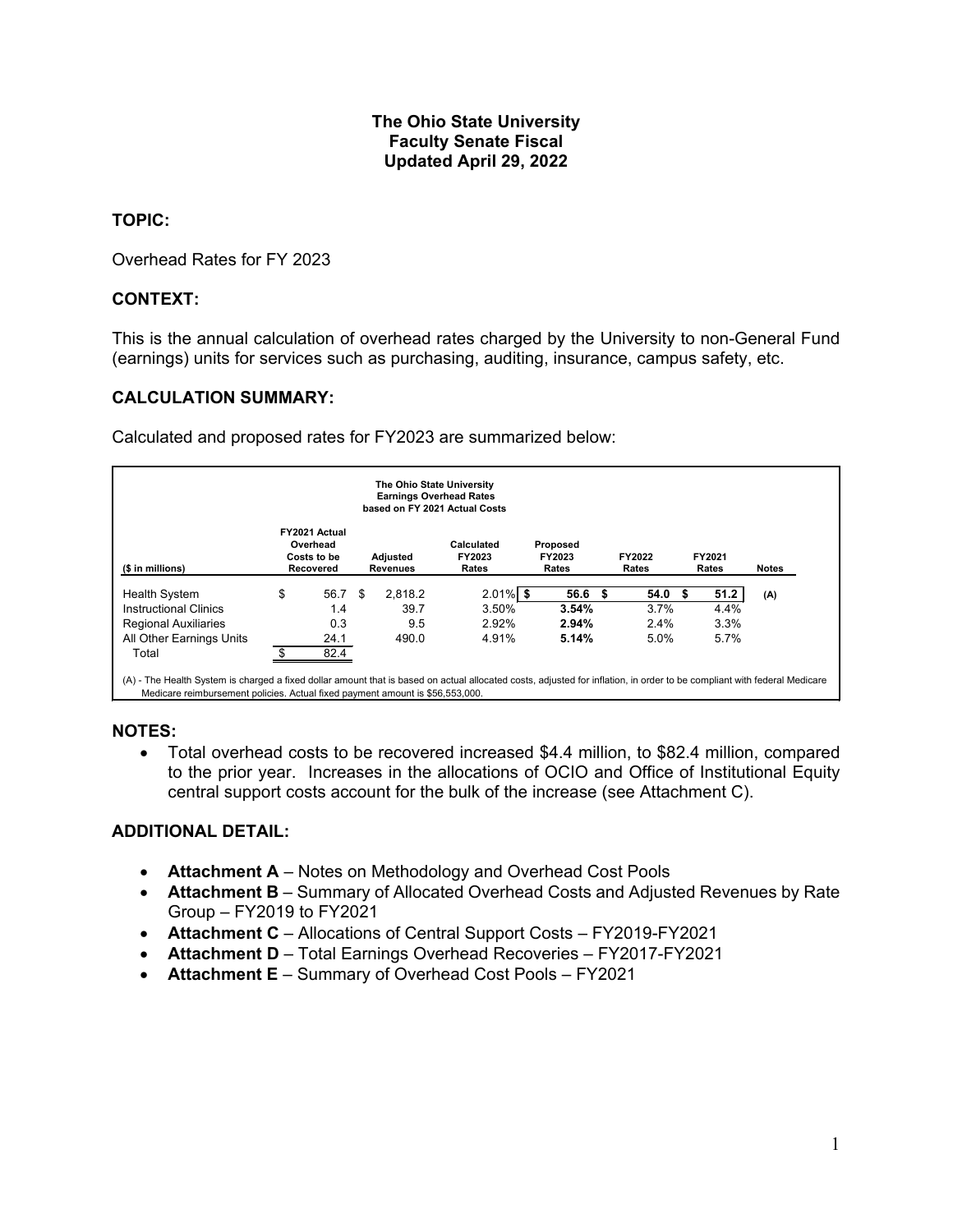# **Attachment A – Notes on Methodology and Overhead Cost Pools**

### **General Notes on Overhead Rate Calculation Methodology:**

- An overhead rate is a mechanism for charging earnings operations a proportionate share of the university's central facilities and administrative costs. Allocated overhead costs are divided by adjusted revenues to determine the rates.
- Adjusted revenues are three-year averages for revenues in each rate category. These average revenue figures are used to smooth out the rate impact of year-to-year fluctuations in gross earnings revenues.
- In general, facilities costs are allocated based on assignable square footage (ASF). Administrative costs are allocated based on modified total direct costs (MTDC).
- To maintain consistency with federal cost accounting rules, various unallowable and non-allocable costs have been excluded from the cost pools allocated to earnings operations.

|                               |                   | <b>Participating Rate Groups</b> |               |                      |                       |  |  |  |  |  |  |
|-------------------------------|-------------------|----------------------------------|---------------|----------------------|-----------------------|--|--|--|--|--|--|
|                               | <b>Basis of</b>   |                                  | <b>Health</b> | <b>Instructional</b> | Regional<br>Campuses, |  |  |  |  |  |  |
| <b>Cost Pools</b>             | <b>Allocation</b> | <b>Earnings</b>                  | <b>System</b> | <b>Clinics</b>       | ATI, OARDC            |  |  |  |  |  |  |
| <b>Facilities Support</b>     |                   |                                  |               |                      |                       |  |  |  |  |  |  |
| <b>Plant Administration</b>   | <b>ASF</b>        | X                                | x             | x                    |                       |  |  |  |  |  |  |
| Insurance                     | <b>ASF</b>        | x                                | x             | x                    | X                     |  |  |  |  |  |  |
| O&M - Other Services          | <b>ASF</b>        | X                                | x             | X                    |                       |  |  |  |  |  |  |
| <b>Administrative Support</b> |                   |                                  |               |                      |                       |  |  |  |  |  |  |
| Academic Administration       | <b>MTDC</b>       | x                                |               | x                    | x                     |  |  |  |  |  |  |
| <b>Central Support</b>        | <b>MTDC</b>       | x                                | x             | x                    | x                     |  |  |  |  |  |  |
| <b>Specialized Support</b>    |                   |                                  |               |                      |                       |  |  |  |  |  |  |
| Health Services Admin.        | <b>MTDC</b>       | x                                | x             | x                    |                       |  |  |  |  |  |  |
| <b>Student Services</b>       | <b>MTDC</b>       | x                                |               |                      |                       |  |  |  |  |  |  |

#### **Allocation of Indirect Overhead by Cost Pool and Participating Rate Group**

#### **Facilities Support Definitions:**

- **Plant Administration** includes all expenditures associated with administering OSU operation and maintenance activities, including the University Architect's Office and Physical Facilities Administration.
- **Insurance** includes property insurance paid centrally by the University and auto insurance expenses for the University.
- **O&M – Other Services** includes Roads and Grounds maintenance, solid waste/refuse disposal, University Police and security services, radiation safety and hazardous waste disposal.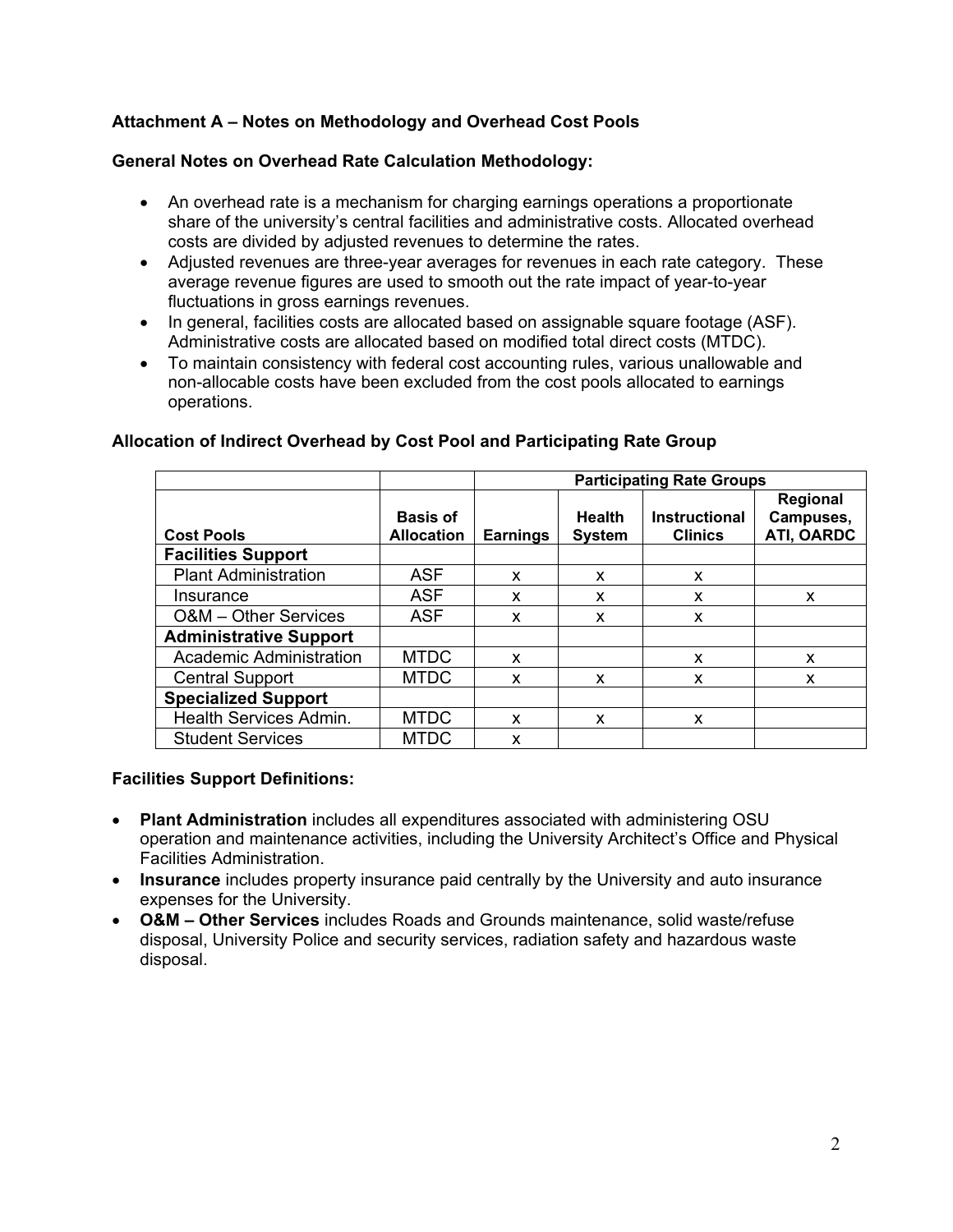# **Administrative Support Definition:**

- **Academic Administration** includes all costs associated with the Office of the Provost and is allocated to all academic-oriented earnings units.
- **Central Support** includes costs for central support functions including the Office of Business & Finance (purchasing, receiving, mail, accounts payable, accounting, budget and internal audit), the Office of the Chief Information Officer, the Office of the President and the Board of Trustees.

# **Specialized Support Definitions:**

- **Health Services Administration** includes administrative and support service costs for Health Services Administration, including the operations of the Office of the Vice President for Health Affairs.
- **Student Services** includes the operations of the Office of the Vice President for Student Affairs.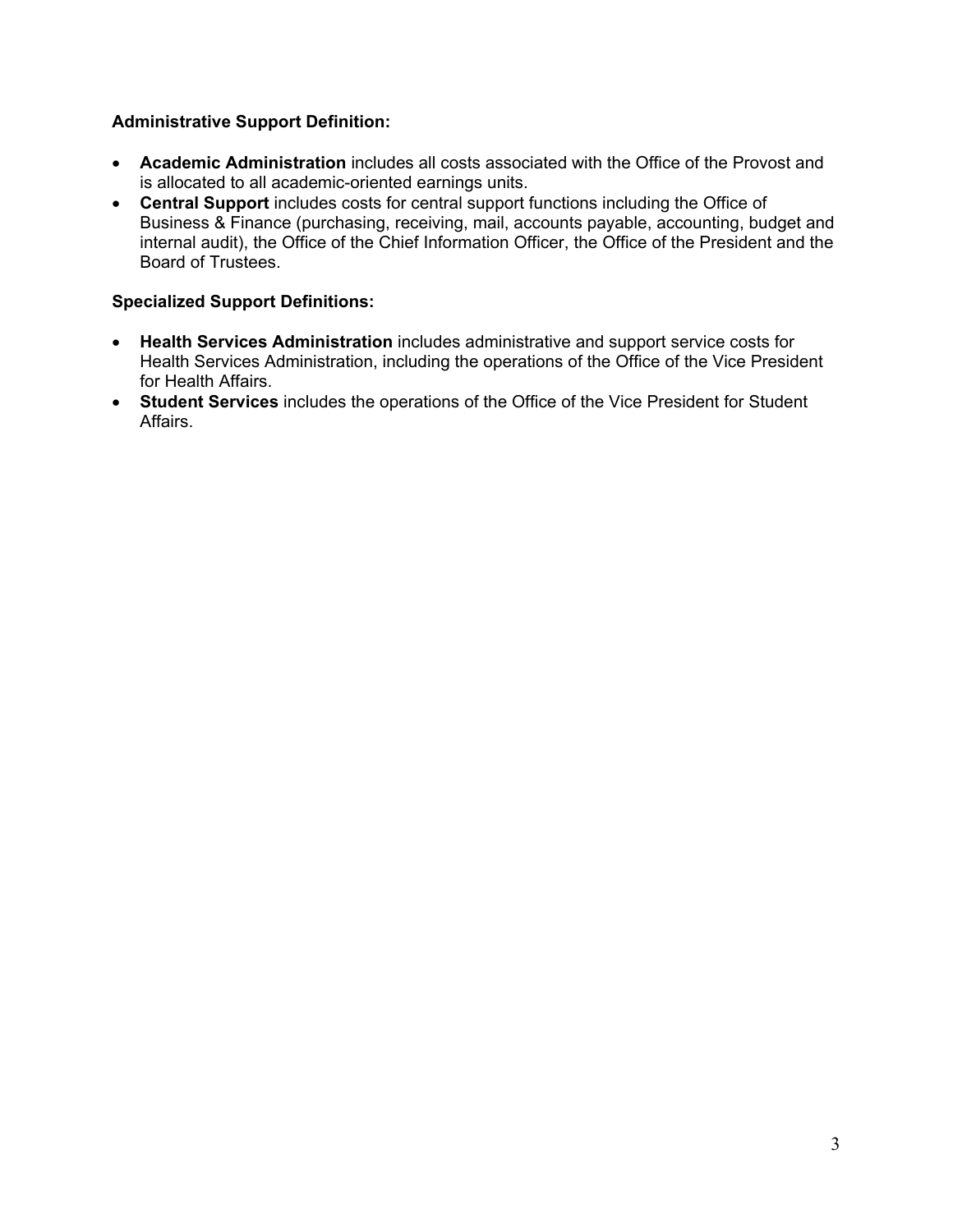| The Ohio State University                                         |                                         |                   |                 |                                                                                |                     |               |                  |                                   |                                                                                    |                                                                                 |                                                        |
|-------------------------------------------------------------------|-----------------------------------------|-------------------|-----------------|--------------------------------------------------------------------------------|---------------------|---------------|------------------|-----------------------------------|------------------------------------------------------------------------------------|---------------------------------------------------------------------------------|--------------------------------------------------------|
|                                                                   |                                         |                   |                 | Summary of Allocated Overhead Costs and Adjusted Revenues - updated 04/29/2022 |                     |               |                  |                                   |                                                                                    |                                                                                 |                                                        |
|                                                                   |                                         |                   |                 |                                                                                |                     |               |                  |                                   |                                                                                    |                                                                                 |                                                        |
|                                                                   | <b>HEALTH SYSTEMS (9400 &amp; 9450)</b> |                   |                 | <b>INSTRUCTIONAL CLINICS (9560)</b>                                            | REGIONAL AUX (9550) |               |                  | EARNINGS (9500, 9510.9520 & 9600) | <b>Total Costs to be</b><br>Recovered<br>through Earnings<br><b>Overhead Rates</b> | <b>Total Costs to be</b><br>Recovered<br>through RCSC and<br><b>Central Tax</b> | <b>Total Costs in</b><br><b>Overhead Cost</b><br>Pools |
|                                                                   | 2020                                    | 2021              | 2020            | 2021                                                                           | 2020                | 2021          | 2020             | 2021                              | 2021                                                                               | 2021                                                                            | 2021                                                   |
| <b>ADJUSTED REVENUE</b>                                           | 2,786,988,212                           | 2,818,201,429     | 36,900,589      | 39,728,564                                                                     | 9,901,871           | 9,451,150     | 454, 373, 737    | 490,007,442                       |                                                                                    |                                                                                 |                                                        |
|                                                                   |                                         |                   |                 |                                                                                |                     |               |                  |                                   |                                                                                    |                                                                                 |                                                        |
| <b>OVERHEAD TO BE RECOVERED</b><br>Operations & Maintenance (O&M) |                                         |                   |                 |                                                                                |                     |               |                  |                                   |                                                                                    |                                                                                 |                                                        |
| Plant Administration (1030&1035)                                  | 1,776,128                               | 1,846,028         | 70,852          | 73,640                                                                         |                     |               | 4,170,881        | 4,335,027                         | 6,254,695                                                                          | 7,655,367                                                                       | 13,910,062                                             |
| Insurance (1000)                                                  | 681,272                                 | 1,110,882         | 27,175          | 44,312                                                                         | 49.673              | 80,997        | 1,599,822        | 2,608,668                         | 3.844.859                                                                          | 4.525.817                                                                       | 8,370,676                                              |
| O&M - Other Services (1150&1045)                                  | 3,100,911                               | 3,127,297         | 163,054         | 164,023                                                                        |                     |               | 8,027,354        | 8,096,621                         | 11,387,941                                                                         | 18,215,377                                                                      | 29,603,318                                             |
|                                                                   |                                         |                   |                 |                                                                                | 49.673              |               |                  |                                   | 21.487.495                                                                         |                                                                                 |                                                        |
| Total O&M                                                         | 5,558,311                               | 6,084,207         | 261,081         | 281,975                                                                        |                     | 80,997        | 13,798,057       | 15,040,316                        |                                                                                    | 30,396,561                                                                      | 51,884,056                                             |
| Administration & General (A&G)                                    |                                         |                   |                 |                                                                                |                     |               |                  |                                   |                                                                                    |                                                                                 |                                                        |
| Academic Administration (2200)                                    | 2,728,697                               |                   | 401,783         | 362,662                                                                        | 9.072               | 8,189         | 801,630          | 723.371                           | 1.094.222                                                                          | 18.854.652                                                                      | 19,948,874                                             |
| Central Support (2050, 2100)                                      | 44,408,563                              | 48,722,541        | 689,629         | 718,233                                                                        | 180,152             | 186,524       | 7,276,852        | 7,604,402                         | 57,231,700                                                                         | 38,406,724                                                                      | 95,638,424                                             |
|                                                                   |                                         |                   |                 |                                                                                |                     |               |                  |                                   |                                                                                    |                                                                                 |                                                        |
| <b>Total AGN</b>                                                  | 47,137,260<br>83%                       | 48,722,541<br>85% | 1,091,412<br>2% | 1,080,895<br>1%                                                                | 189,224<br>0%       | 194,713<br>0% | 8,078,482<br>14% | 8,327,773<br>13%                  | 58,325,922                                                                         | 57,261,376                                                                      | 115,587,298                                            |
| College Administration (CA)                                       |                                         |                   |                 |                                                                                |                     |               |                  |                                   |                                                                                    |                                                                                 |                                                        |
| Health Services (2450)                                            | 1,299,405                               | 1,865,926         | 19,050          | 27,355                                                                         |                     |               | 21,624           | 31,052                            | 1,924,333                                                                          | 526,021                                                                         | 2,450,354                                              |
|                                                                   |                                         |                   |                 |                                                                                |                     |               |                  |                                   |                                                                                    |                                                                                 |                                                        |
|                                                                   |                                         |                   |                 |                                                                                |                     |               |                  |                                   |                                                                                    |                                                                                 |                                                        |
| <b>Total CAD</b>                                                  | 1,299,405                               | 1,865,926         | 19,050          | 27,355                                                                         |                     |               | 21.624           | 31.052                            | 1,924,333                                                                          | 526.021                                                                         | 2,450,354                                              |
| Student Services (7500)                                           | $\overline{\phantom{a}}$                |                   |                 |                                                                                |                     |               | 516,657          | 653,421                           | 653,421                                                                            | 420,209                                                                         | 1,073,630                                              |
|                                                                   |                                         |                   |                 |                                                                                |                     |               |                  |                                   |                                                                                    |                                                                                 |                                                        |
|                                                                   |                                         |                   |                 |                                                                                |                     |               |                  |                                   |                                                                                    |                                                                                 |                                                        |
| TOTAL OVERHEAD TO BE RECOVERED                                    | 53,994,976                              | 56,672,674        | 1,371,543       | 1,390,225                                                                      | 238,897             | 275,710       | 22,414,820       | 24,052,562                        | 82,391,171                                                                         | 88,604,167                                                                      | 170,995,338                                            |
| <b>OVERHEAD RATES (as calculated)</b>                             | 1.9%                                    | 2.0%              | 3.7%            | 3.5%                                                                           | 2.4%                | 2.9%          | 4.9%             | 4.9%                              |                                                                                    |                                                                                 |                                                        |
|                                                                   |                                         |                   |                 |                                                                                |                     |               |                  |                                   |                                                                                    |                                                                                 |                                                        |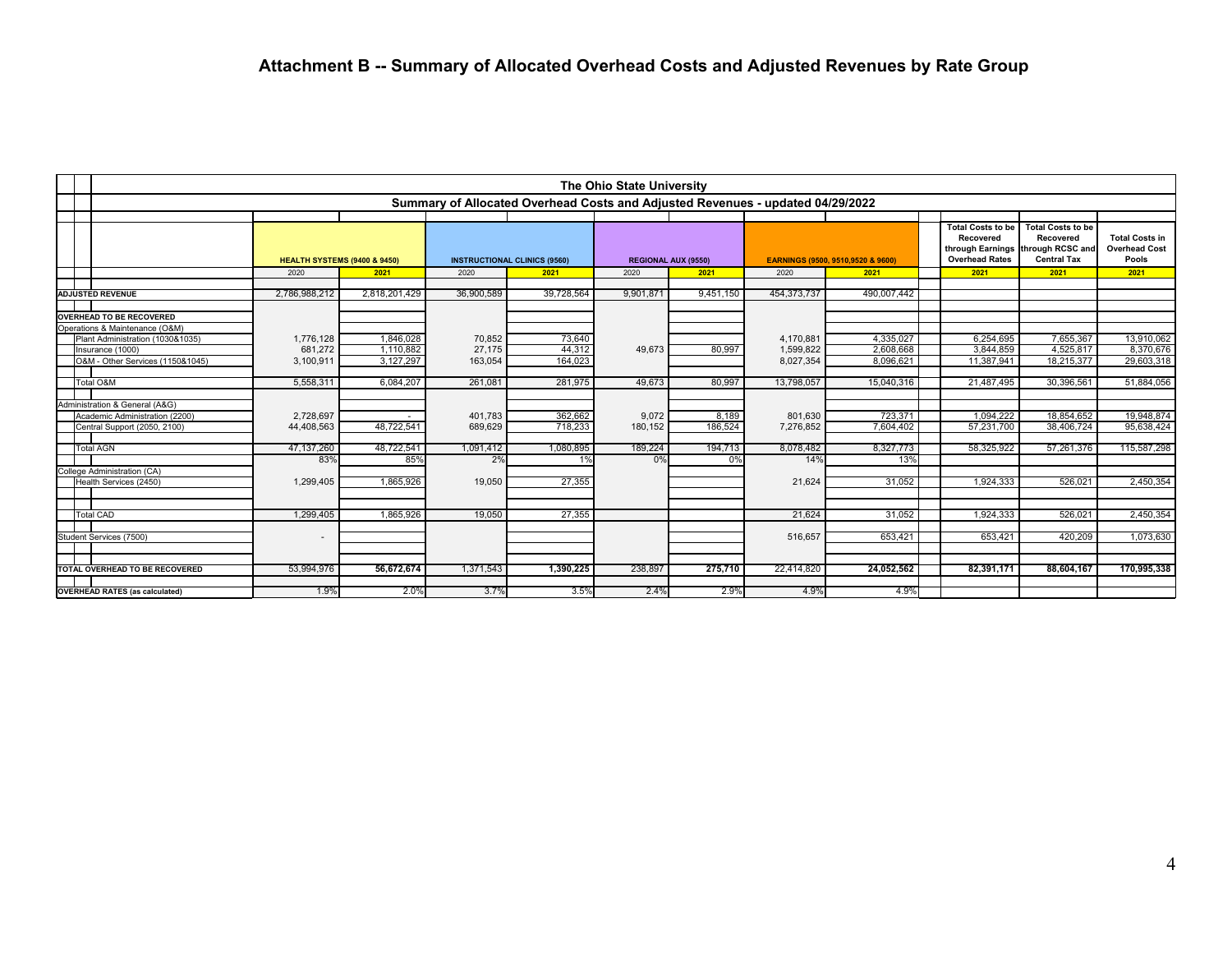# **Attachment C – Allocations of Central Support Costs**

|                                                          |             |               |                                     | Variance over (under)          |            |                                                                                                                         |
|----------------------------------------------------------|-------------|---------------|-------------------------------------|--------------------------------|------------|-------------------------------------------------------------------------------------------------------------------------|
| Central Support Costs (CPLs 2050 and 2100):              | 2019        | 2020          | 2021                                | prior year                     |            | Notes on FY 2021 Changes                                                                                                |
| <b>Government Affairs</b>                                | 2,463,691   | 2,408,410     | 2,518,492                           |                                | 110,082    |                                                                                                                         |
| Communications                                           | 10,861,822  | 11,694,504    | 10,021,081                          | (1,673,423)                    |            | Decreases in use of outside services and salaries                                                                       |
| <b>Board of Trustees</b>                                 | 893,658     | 665,501       | 647,190                             |                                | (18, 311)  |                                                                                                                         |
| Office of the President                                  | 2,549,296   | 2,323,743     | 3,725,248                           | 1,401,505                      |            | Administrative faculty appointment salaries and vacation payouts                                                        |
| Legal Affairs Administration                             | 9,889,264   | 8,979,005     | 8,961,530                           |                                | (17, 475)  |                                                                                                                         |
| <b>Business &amp; Finance</b>                            | 19,478,899  | 19,702,604    | 19,955,547                          |                                | 252,943    |                                                                                                                         |
| Office of the Chief Information Officer (OCIO)           | 41,634,271  | 35,996,900    | 41,870,055                          | 5,873,155                      |            | Pandemic-related Enterprise Networking increases; migration of                                                          |
|                                                          |             |               |                                     |                                |            | excluded-Enterprise project staff back to OCIO departments post<br>WD go-live and administration of Amazon Web Services |
| Academic Affairs Administration                          | 2,377,965   | 218,611       |                                     |                                | (218, 611) |                                                                                                                         |
| <b>Human Resources</b>                                   | 9,351,883   |               |                                     |                                |            |                                                                                                                         |
| Diversity and Inclusion                                  |             |               | 485,513                             |                                | 485,513    | Diversity and inclusion initiatives                                                                                     |
| <b>Institutional Equity</b>                              |             |               | 975,996                             |                                | 975,996    | Institutional equity initiatives                                                                                        |
| <b>General University</b>                                | 1,208,910   | 1,333,778     |                                     | (1,333,778)                    |            |                                                                                                                         |
| Cross Allocations*                                       | 4,686,030   | 1,753,589     | 1,898,793                           |                                | 145,204    |                                                                                                                         |
|                                                          |             |               |                                     |                                |            |                                                                                                                         |
| Subtotal - Actual Central Support Costs                  | 105,395,689 | 85,076,645    | 91,059,445                          | 5,982,800                      |            |                                                                                                                         |
| <b>Projected Central Support Costs</b>                   |             |               |                                     |                                |            |                                                                                                                         |
| <b>Strategy Office</b>                                   | 700,000     |               |                                     |                                |            |                                                                                                                         |
| Office of Institutional Equity                           | 3,552,553   |               | 4.178.979                           |                                |            | Projected spend in FY23+ above FY21 included in CRIS                                                                    |
| <b>Legal Affairs</b>                                     |             |               | 375,000                             |                                |            | Projected spend in FY23+ \$375K above FY21 level                                                                        |
| <b>OUCI</b>                                              |             |               | 25,000                              |                                |            | Policy administration and oversight (1 FTE) - EthicsPoint Software Maintenance                                          |
| OCIO - Software as a Service for Workday                 |             | 2,300,000     |                                     |                                |            |                                                                                                                         |
| <b>Total Central Support Costs</b>                       | 109,648,242 | 87,376,645    | 95,638,424                          |                                |            |                                                                                                                         |
|                                                          |             |               |                                     |                                |            |                                                                                                                         |
| Projected O&M - Other Services Costs (added to CPL 1150) |             |               |                                     |                                |            |                                                                                                                         |
| <b>Public Safety Task Force</b>                          |             |               | 875,500                             |                                |            | 5 Police Officers                                                                                                       |
| <b>Public Safety Operations</b>                          |             |               | 960,450                             |                                |            | FY22 variance + FY23 expected additional costs                                                                          |
| <b>Public Safety Additional Staff</b>                    |             |               | 250,000<br>$\overline{\phantom{a}}$ |                                |            | FY23 - 5 video/communications staff                                                                                     |
| <b>Total Projected O&amp;M - Other Services Costs</b>    |             |               | 2,085,950                           |                                |            |                                                                                                                         |
|                                                          |             |               |                                     |                                |            |                                                                                                                         |
|                                                          | 2019        |               | 2020                                |                                | 2021       |                                                                                                                         |
| <b>Allocation of Central Support Costs</b>               | Amount      | $\frac{9}{6}$ | <b>Amount</b>                       | $\frac{9}{6}$<br><b>Amount</b> | <u>%</u>   |                                                                                                                         |
| <b>Health System</b>                                     | 55,265,198  | 50.4%         | 44,408,563                          | 48,722,541<br>50.8%            | 50.8%      |                                                                                                                         |
| <b>Other Earnings Operations</b>                         | 9,720,487   | 8.9%          | 8,146,633                           | 9.3%<br>8,509,159              | 8.9%       |                                                                                                                         |
| <b>Other University Functions</b>                        | 44,662,557  | 40.7%         | 34,821,449                          | 39.9%<br>38,406,724            | 40.2%      |                                                                                                                         |

\* Includes allocations from other indirect cost pools

Total **109,648,242 87,376,645 95,638,424**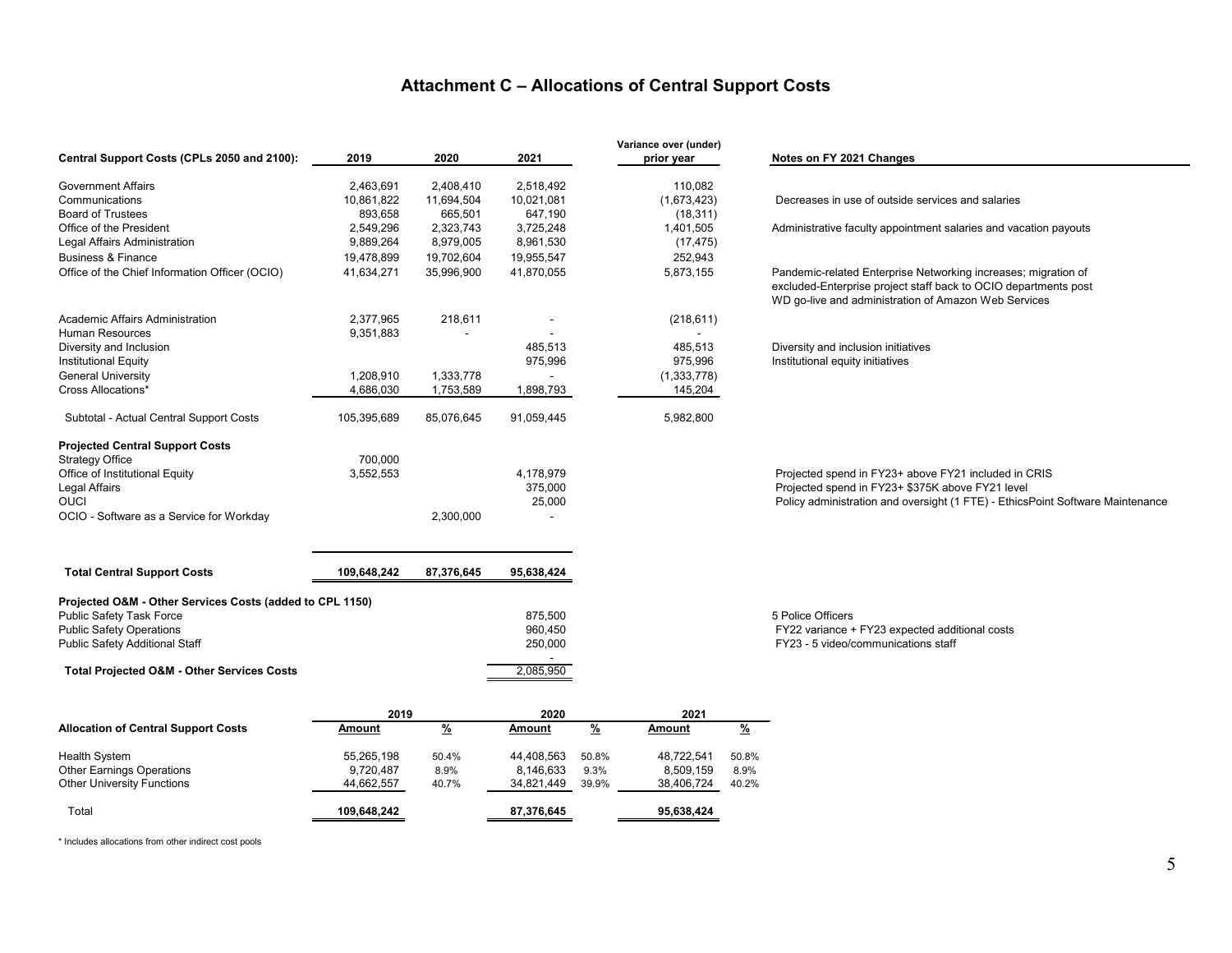# **Attachment D – Total Earnings Overhead Recoveries**

| The Ohio State University<br>Earnings Overhead Recoveries - FY2017 - FY2021 |    |                   |  |                   |      |      |      |           |      |      |
|-----------------------------------------------------------------------------|----|-------------------|--|-------------------|------|------|------|-----------|------|------|
| $($ \$ in millions)                                                         |    | 2017              |  | 2018              |      | 2019 |      | 2020      |      | 2021 |
| Health System                                                               | \$ | $48.9$ \$         |  | $53.4 \text{ } $$ |      | 60.7 | - \$ | $61.9$ \$ |      | 51.7 |
| Other Earnings Operations                                                   |    | 26.5              |  | 28.3              |      | 29.7 |      | 26.5      |      | 9.0  |
| Total                                                                       |    | 75.4 <sup>5</sup> |  | 81.7              | - \$ | 90.4 | - 5  | 88.4      | - 55 | 60.7 |